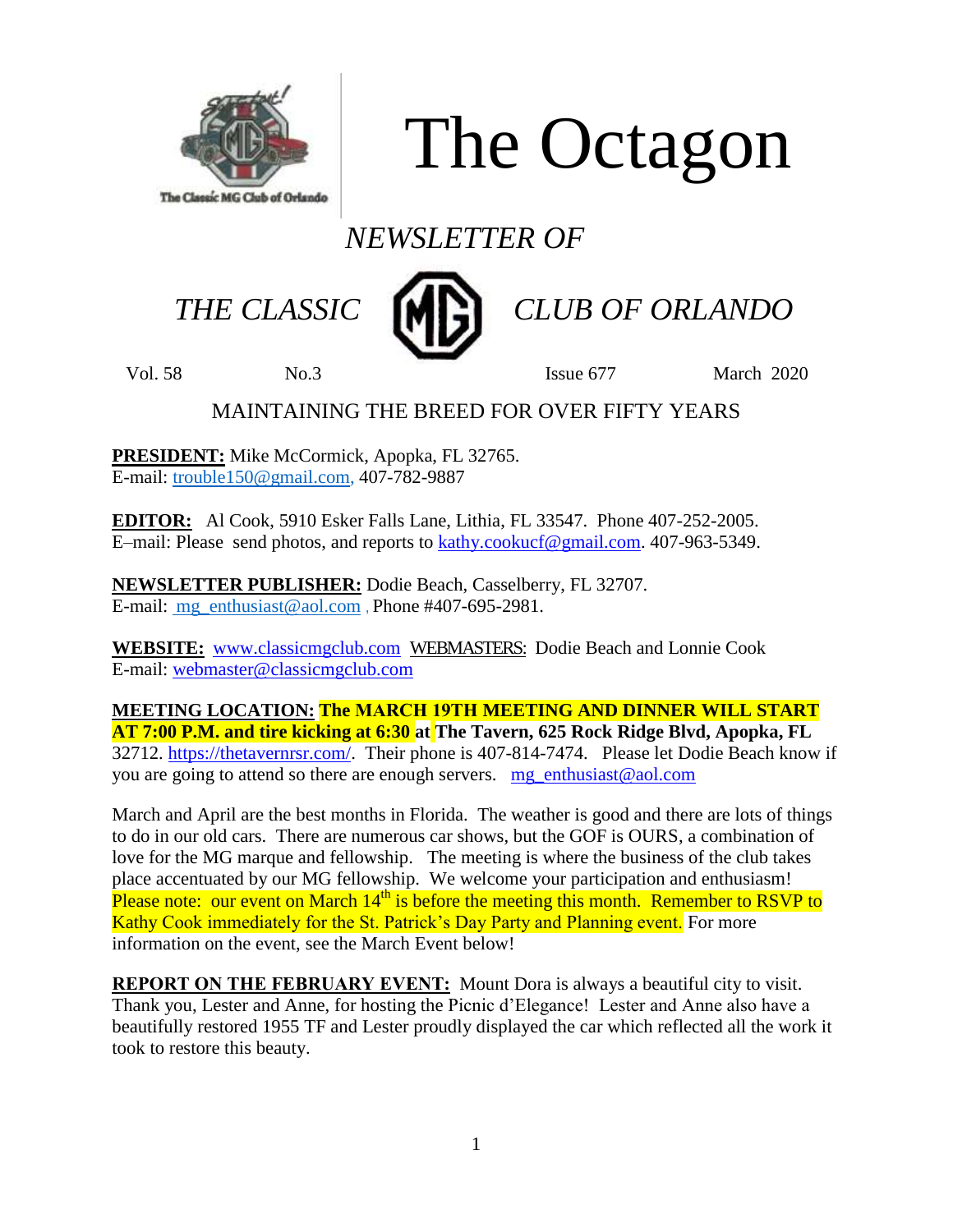

Everyone brought their own food and beverages, but the diversity was incredible. Many folks in the club love a friendly competition, and people really got into the theme both in terms of food and wardrobe. Only those who drove an old car could win but others creatively staged their picnic.

John and Sharon certainly deserved the best dressed award, but we didn't have one!







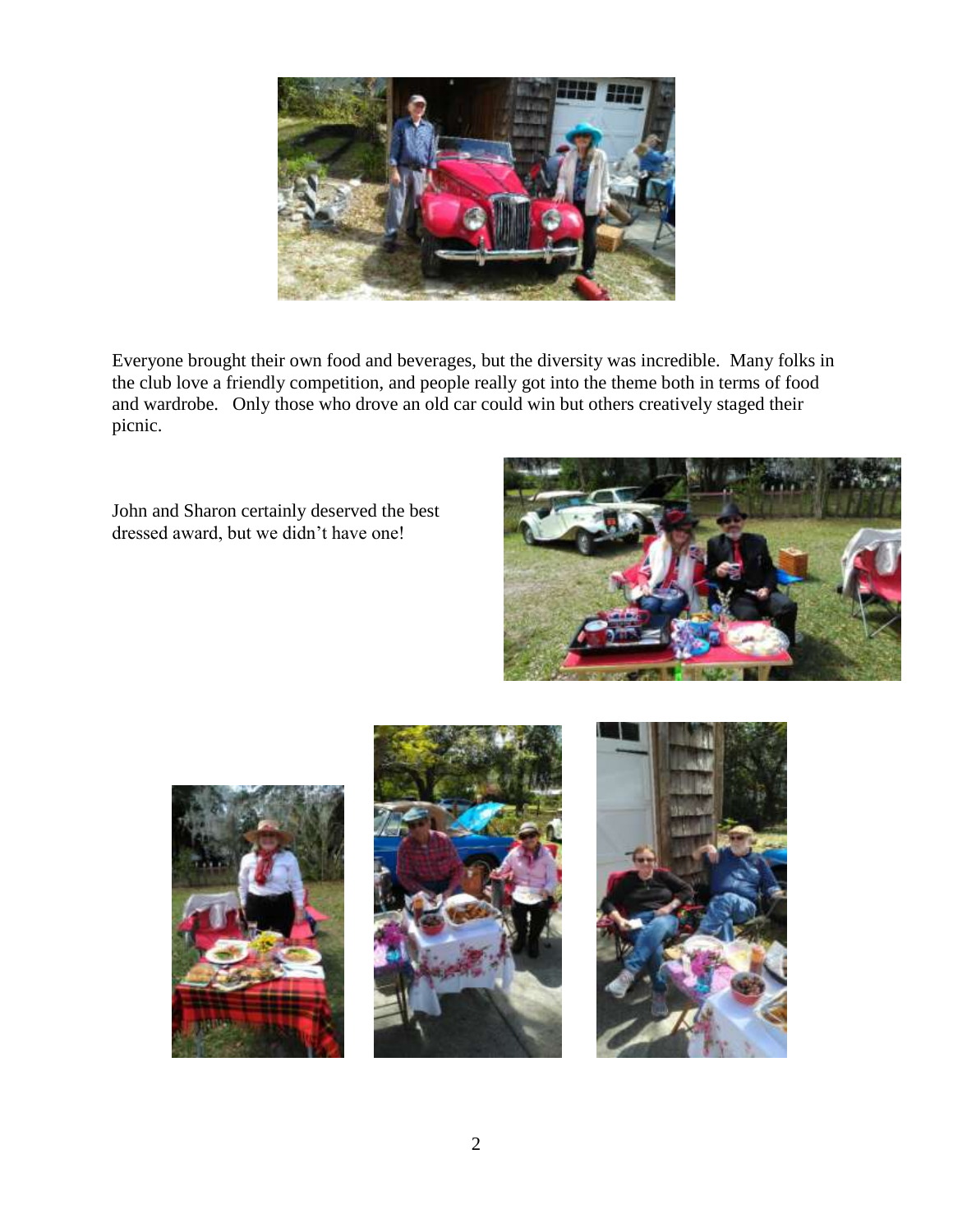



Most authentic British food!

Pete and Sharri won the most elegant picnic award. I think it was the silver champagne bucket that did the trick.





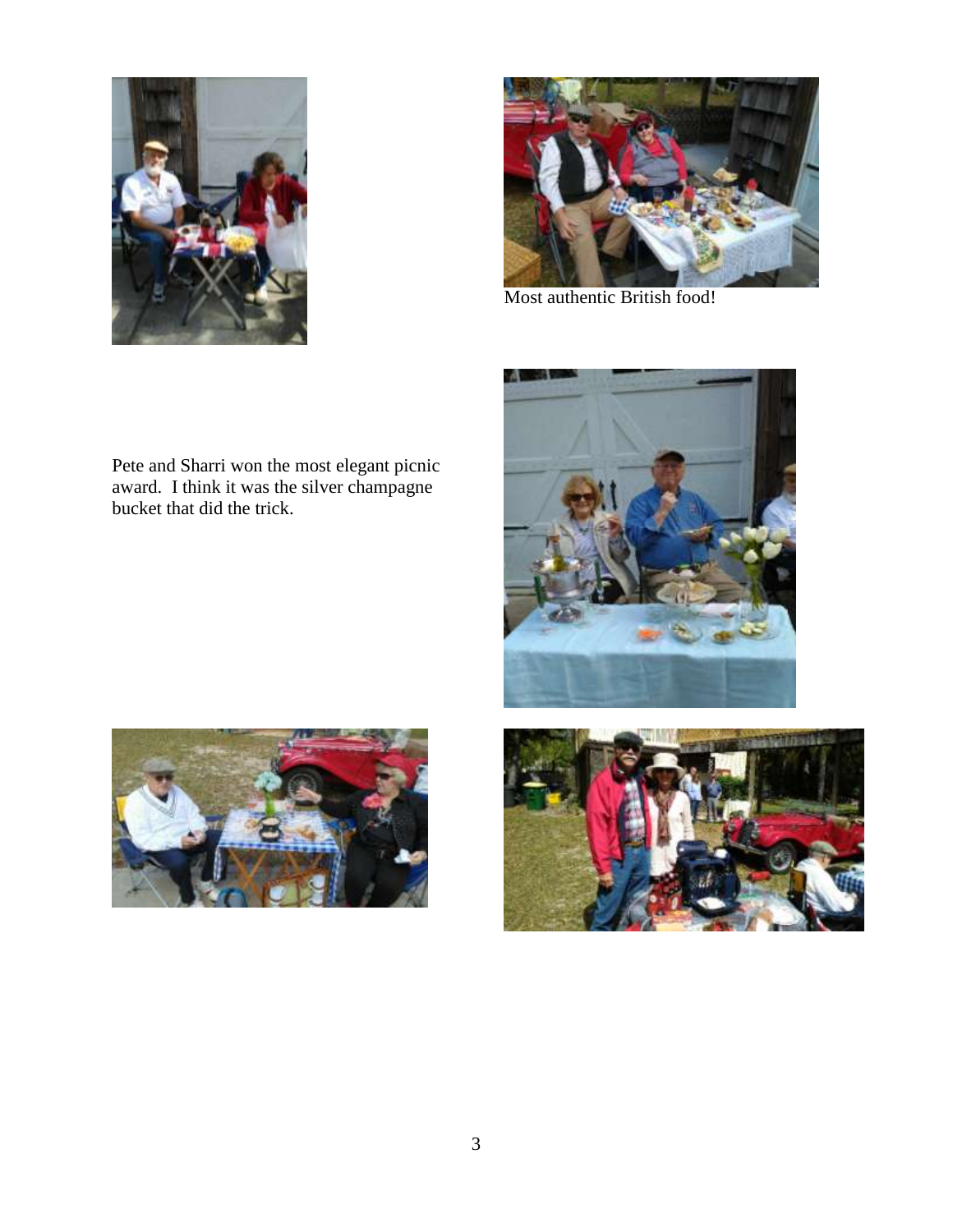



A good time was had by all and certainly the weather was good for driving!

**MARCH DRIVING EVENT AND PLANNING MEETING:** On **March 14, 2020 we** will have The Annual St. Patrick's Day party and planning session at the Cook's home 5910 Esker Falls Lane, Lithia, FL 33547



## March  $14<sup>th</sup>$ , 12:00 Noon

Of course, we will have the traditional corned beef and cabbage, provided by the club. We will have soft drinks and water available, also. We ask that you provide your favorite beverages (if you don't want tea, sodas, or water) and a side dish. **Please RSVP and call Kathy Cook, (407-678-6814)** or email [kathy.cookucf@gmail.com](mailto:kathy.cookucf@gmail.com) so that we can coordinate all the items necessary for a true Irish Feast. We will conduct our annual planning meeting where we will plan the driving events for the next year and assign the Action Officers to organize those events, so

BRING YOUR IDEAS! Write them down on a piece of paper with your name and we will put them in a hat for a prize drawing at the beginning of the meeting. Directions are attached from I-4 and other directions will be sent separately.

#### **OTHER EVENTS:**

April 4TH **-** 36th All British Car Show at Central winds Park, Winter Springs., [www.allbritishcarclub.com.](http://www.allbritishcarclub.com/)

#### **FUTURE CLUB EVENTS:**

We try to do a driving event on the weekend after the meeting (local drives during the summer). **This of course is subject to availability and changes. Events planned for the next few months** include the following (subject to change):

March 2020 – 14th MG St Patrick's Day and Planning Party at the Cooks in Lithia, 12:00 noon 19<sup>th</sup> monthly meeting at The Tavern, 625 Rock Ridge Blvd, Apopka Fl

April 2020 – 11th - Stuffing Party, Saturday, 10:00AM, Ceres Motorsports - 640 Kane Ct, Oviedo, FL 32765. Optional lunch to follow. (See GOF) 17-19th GOF by Classic MG Club Orlando, April 17-19th at Mission Inn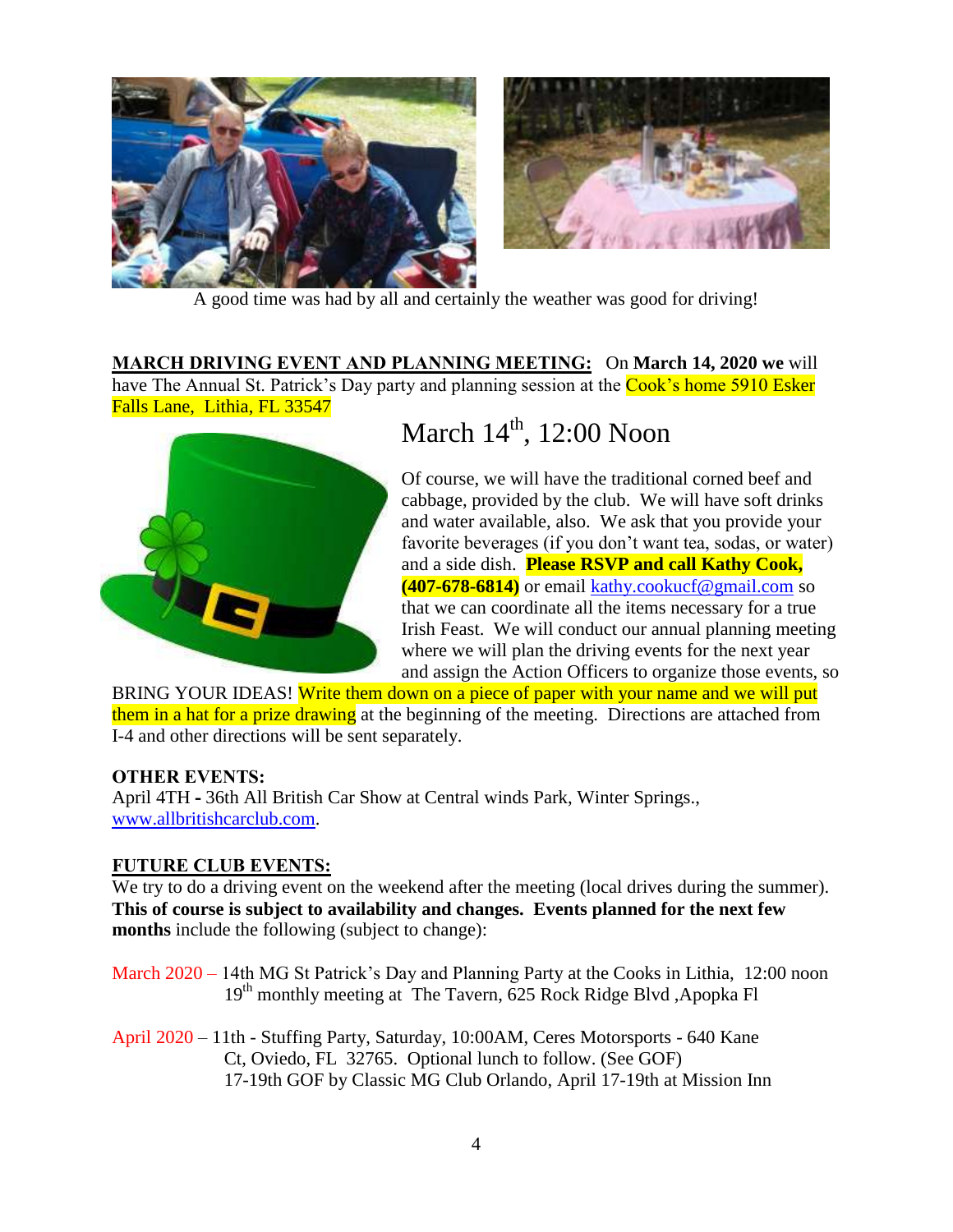May  $2020 - 21$ <sup>st</sup> Meeting at Carrabba's, Winter Springs

#### PLEASE TAKE PICTURES AT THE EVENTS AND EMAIL THEM TO KATHY [KATHY.COOKUCF@GMAIL.COM](mailto:Kathy.cookucf@gmail.com) SO SHE CAN PUT THEM IN THE NEWSLETTER!!!!

#### **GOF 2020:**

We are all looking forward to the 54th annual "Southern Gathering of the Faithful" Friday April 17 through Sunday April 19, 2020 at The Mission Inn, Howey-in-the-Hills, Florida, <https://www.gofsouth.org/>

Don't put it off. Sign up now for GOF-South. Tell your MG friends around the nation to sign up, too. A hundred MGs and over 200 enthusiasts are expected. We will have Rallies on old Florida back roads, hands-on MG seminars by nationally known experts all weekend, two MG shows, Meet & Greet , Awards Banquet, shopping and sightseeing, tea and fashions, and of course new and long-time MG friends make GOF-South the largest and most important MG event in the Southeast.

The GOF-South website is up and running. It looks great and is has been receiving registrations and payments. Click on this link to see for yourself and register online or with a paper form: [https://www.gofsouth.org](https://www.gofsouth.org/) .

#### **HOTEL ROOMS FOR GOF:**

Attendance and participation at GOF-South has exploded! The Mission Inn has run out of rooms. **Don't despair.** Other hotels are nearby. Book your room in a nearby hotel that is only a few minutes from the Mission Inn. MGs will be driving in groups to and from the hotels. Don't miss GOF-South 2020! Click this link for a list of hotels near the Mission Inn: <https://tinyurl.com/GOF-Hotels>

Dodie has added a link to the GOF-South website on our CMGC web page. While you are looking at the revised website, look at other information on the site - it's your one-stop location for past - current - future information about the club. <https://www.classicmgclub.com/>

#### **Your Opportunity to Support GOF**

One of the fun aspects of GOF South is visiting the hospitality room to see all the items in the silent auction and raffle.

Where do all those goodies come from? Some from sponsors, but most from Classic MG Club members. Do you have a new favorite tool that makes tasks on the MG easier? Buy another one and donate to the GOF to share your find. Planning on purchasing an MG book for your collection? Order two and donate one. Have a part you ordered from Moss that you have decided not to use? Clean off your shelves donating the part to GOF. Enjoy putting together a nice basket of wine and cheese? Make one for the GOF. Did you get two Echo Dots (or other electronics) for Christmas? Donate the duplicate to GOF. Those gift cards you received that are lying in a drawer – donate to GOF. Items appealing to women, such as a Vera Bradley gift basket, are always popular. Let your imagination run, thinking of interesting and useful items that you could add to the array of goodies. Please bring your raffle/auction donations to the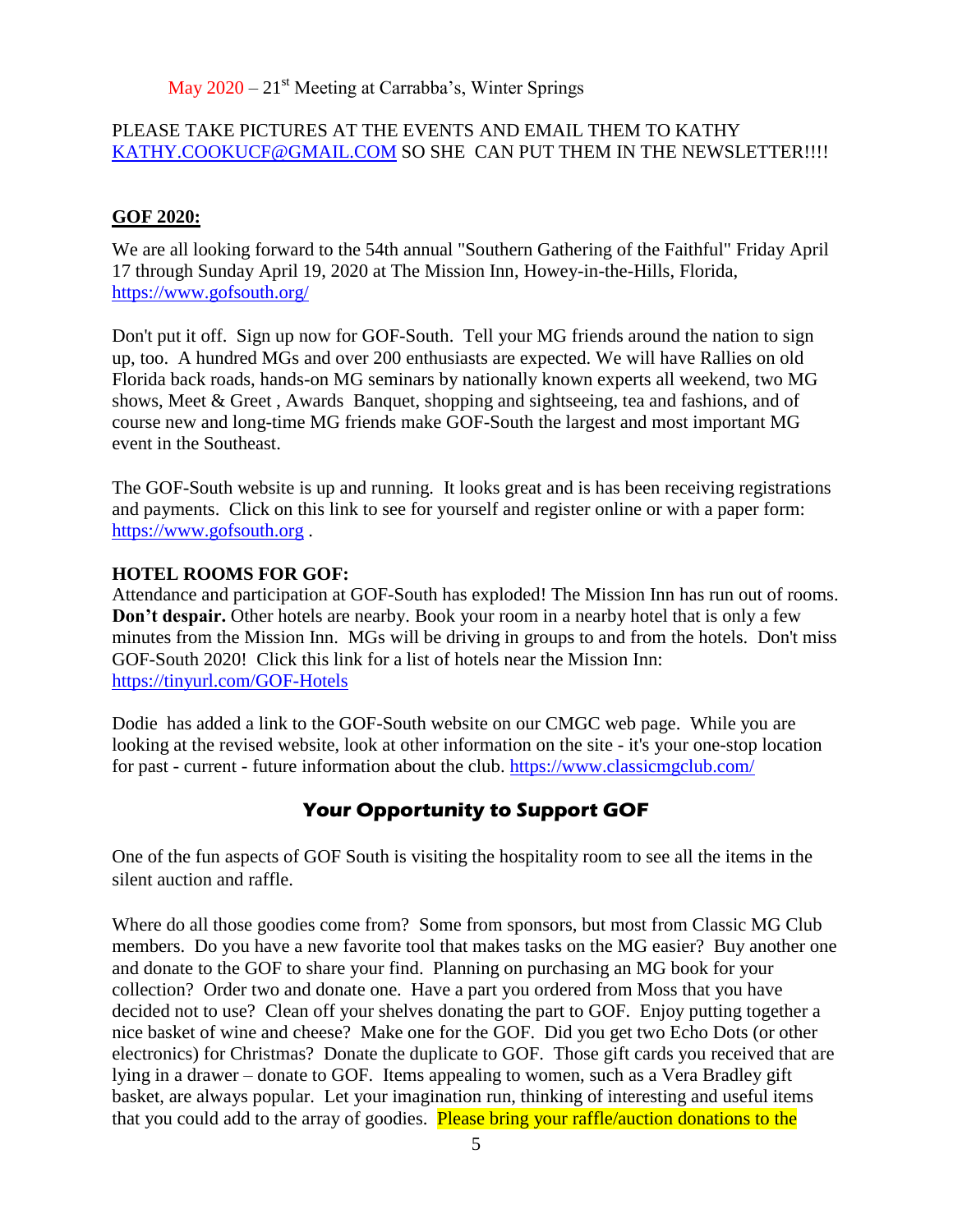February or March MG meetings. We are open to any type of donation. Rule of thumb...make it something that YOU would want to take home! You can also coordinate your contributions with Carol McCormick – [cmcarol17@gmail.com](mailto:cmcarol17@gmail.com) The silent auction and raffle add to the fun of the event and add to the bottom line of the financial statement. The funds raised make a significant difference in the budget, allowing the club to keep the costs to the participants lower. This is an area where all members can participate in contributing to the success of the GOF.



**Calling all Members:** Saturday April 11, 2020, 10:00AM, Ceres Motorsports - 640 Kane Ct, Oviedo, FL 32765 will you please help assemble GOF-South attendee "Goody Bags" and other GOF items on Saturday morning April 11? We will work until the jobs are done, then have a late lunch at a nearby restaurant. This is an essential task for GOF. We need your help. Please RSVP to Lonnie Cook if you will come, **lonniecook@aol.com** 

#### **WELCOME TO NEW MEMBERS:**

Welcome to the Classic MG Club, Joseph Mack. Joseph owns a 1978 MGB with chrome bumpers. He is a member of the Villages Convertible Club but wanted to join a British / MG club - so he contacted us via the GOF-South website. Welcome, Joseph.

**FOR SALE AND WANTED ITEMS:** If you would like to list any items for sale, please send the information to the editor for inclusion in the newsletter.

#### **FOR SALE:**

1. 1953 MGTD 1 owner, Cream/w Green Interior. 2460 miles on frame- up restoration

completed early 2014. 3 Bow tan stayfast top, full tonneau and side curtains, luggage and driving lights. Portfolio of receipts and over 350 pictures of restoration process. \$ 25600 contact Tony Geraci, E-mail

[marton1879@gmail.com](mailto:marton1879@gmail.com) or 407-656-7472.